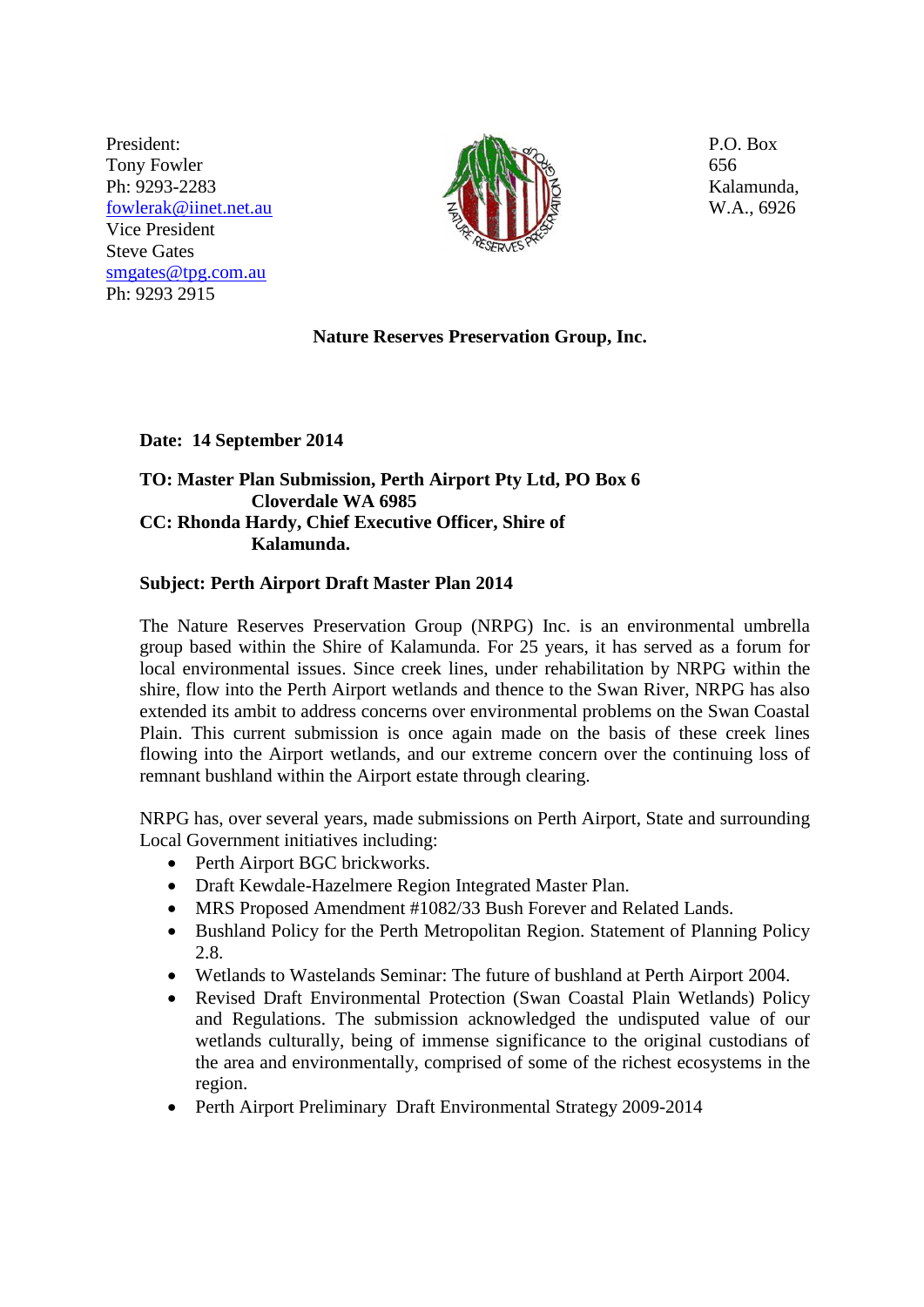As a result of this last submission, NRPG was invited to join the Perth Airport Environmental Consultative Group (ECG) and much later, the Community Aviation Consultation Group (CACG), recently disbanded.

### **Incorporating the AES within the Master Plan.**

The "extension" of the Environment Strategy (AES) 2009-14, approved by the Minister, offered the possibility of leaving the Strategy intact and incorporating it whole into the Master Plan (MP). Failure to do this serves to diminish the perceived importance of the natural environment component of the estate. When a discrete document, the AES was available in its entirety, with distinct structure, clearly-stated objectives and plentiful environmental photographs.

Incorporating the AES in the MP could have enabled it to reach a wider audience. Unfortunately, rather than seizing this opportunity, the incorporation has resulted in the 'burial' of the AES within the MP. Characteristic of this burial is the paucity of 'environmental' photographs. The previous AES had a total of 14, including front and back cover and one of cultural interest. The current Master Plan has, in its incorporated Environment Strategy, three photographs only (including half-page format). The rest of the MP contains over 40 such images, ranging from full page through photo-montage to half-page format. It seems Perth Airport has foregone a unique opportunity to emphasise the beauty and value of these natural areas and its own commitment to preserving them, despite being obviously aware of these values. (Section 9.7"Biodiversity")

Attendance at a Master Plan Stakeholder workshop revealed a widespread lack of interest, from many present, in the fate of the natural environment on the estate. Many of those would never read section 9 of this MP. Failure to mention the environmental biodiversity and values of natural assets, past achievements and future objectives in "Benefits of Perth Airport." (p.42), signifies a missed opportunity. It is almost as if the MP (with the exception of the AES Section 9) has been re-drafted, ignoring the implications of the incorporation of the AES.)

# **The overall structure of the MP**

Throughout the MP the use of vague, imprecise terminology to define actions or intentions, gives little confidence that the end result will benefit the environment. Eg. The Airport must not "inappropriately impact the natural environment or the standard of living of those people who live near the airport." (C.E.O. Foreword p.13). Giving the 'natural environment' and 'standard of living' equal emphasis, is characteristic of the failure (apart from within the Environment Strategy) to emphasise the importance of the natural environment to the value of the whole estate.

Key objectives for the MP include: Ensuring "development meets environmental obligations and the airport's development and operations respect the strong bonds that exist between the Noongar people and the land comprising the Perth Airport estate." (p.16). We strongly support the objectives and, whilst endorsing them, urge the following suggestion be considered.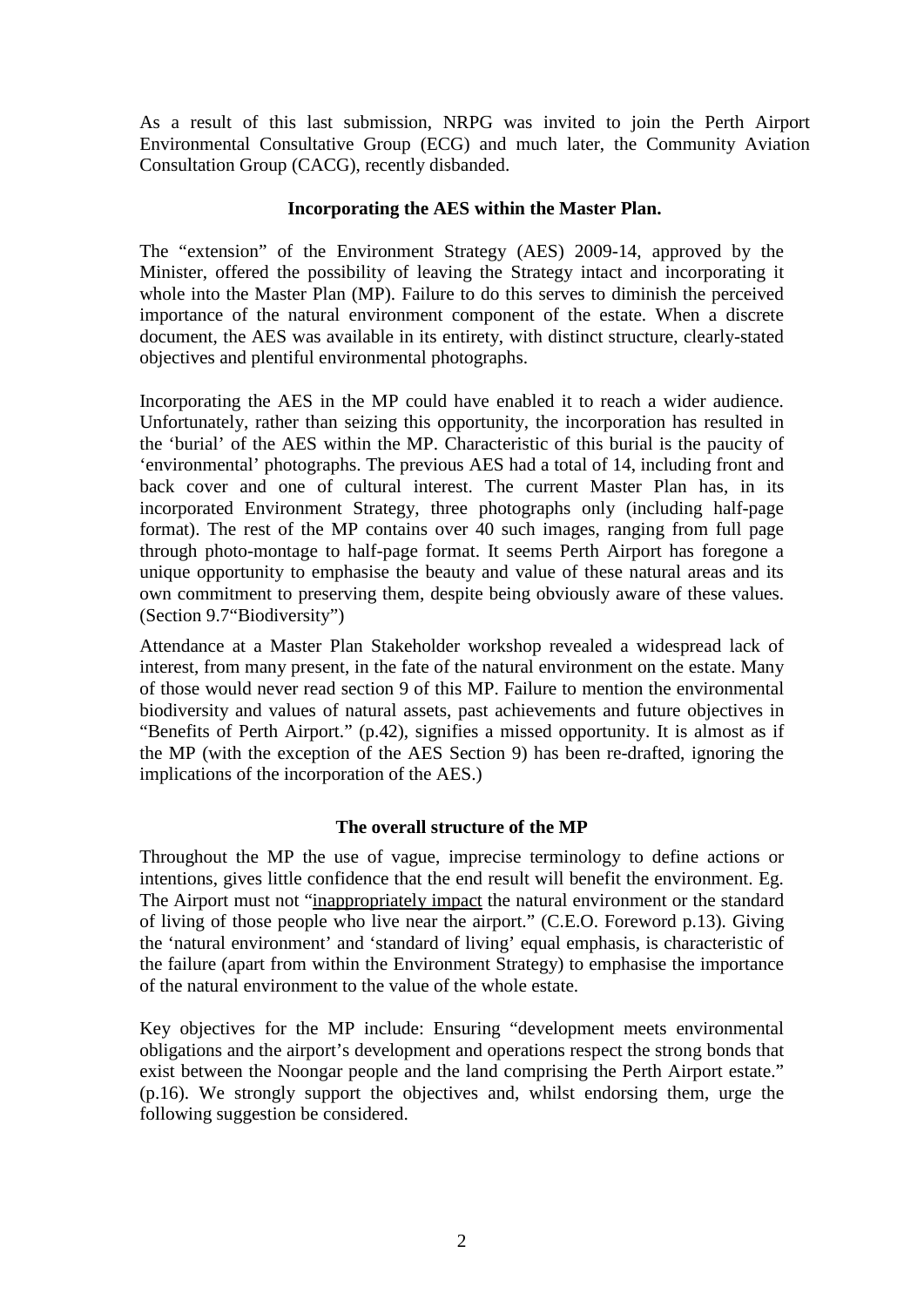• Although key objectives of the Environment Strategy are dealt with later in more detail, in the above section, please consider repeating the objectives stated in the AES 2009 (p.vi) and adding "The incorporation of the Airport Environment Strategy into the Master Plan gives Perth Airport an opportunity to address current environmental issues and to demonstrate its leadership in environmental excellence." [paraphrasing part of the above].

#### **Loss of Conservation Precincts 5 and 7.**

The absorption of the Conservation Precincts 5 and 7 into five precincts and up to four land use zones within each precinct is confusing. The wording used, once again highlights an apparent unwillingness to commit to concrete actions. In defining the new Precincts, phrases such as "…will integrate within the land's environmental value" and "while managing the environmental values of the area." (Executive Summary p.18) give little reassurance. With the loss of these precincts, will there no longer be a Conservation Management Plan, nor a Conservation Completion Plan and, what will replace the Ecological Stepping Stones of the 2009 AES?

The loss of these Precincts fails to give the natural environment of the estate its due prominence. Set up in recognition of the value of remnant bushland and, "…an important aspect of maintaining…biodiversity values" these precincts were an integral part of the AES and its measures to protect biodiversity. The assertion that "…this [abandonment of Precincts 5 and 7] ensures that areas of high environmental value that were outside the previous Conservation Precincts are considered in land use planning and development" fails to reassure.

It also ignores the fate of areas of degraded natural vegetation which, despite their condition, serve as buffer zones, link ways or potential wildlife corridors. Some of these serve to protect areas of high environmental value. The loss of these areas of remnant bushland will continue, since they are offered no protection under the Master Plan. Our concern is that the commercial imperative to return a profit will result in such areas of partially degraded bushland being cleared for developments, regardless of their value, even in their degraded state, as useful linkages or wildlife corridors.

Seeing these precincts consumed, within the land use zonings, by "Airport" and "Commercial" in Airfield, Airport North and Airport South precincts, raises more questions over their eventual fate. Given the proposed fragmentation of the previous Conservation Precinct 7 under the "Five year ground transport plan concept for Airport North" (Fig 6.7), how will the environmental values of the area be "integrated"? Dividing an environmentally valuable and currently intact, segment of the estate into unsustainable fragments, by the construction of roads is a potential environmental disaster. One must question the necessity for and the location of such roads.

### **Proposed use of onsite and offsite offsets to compensate for loss of areas of remnant vegetation through clearing.**

Will such offsets be occurring under a bi-lateral agreement between State and Commonwealth? Or will the State (under the E.P. Act 1986) and the Commonwealth (under the EPBC Act 1999) be assessing these under separate processes?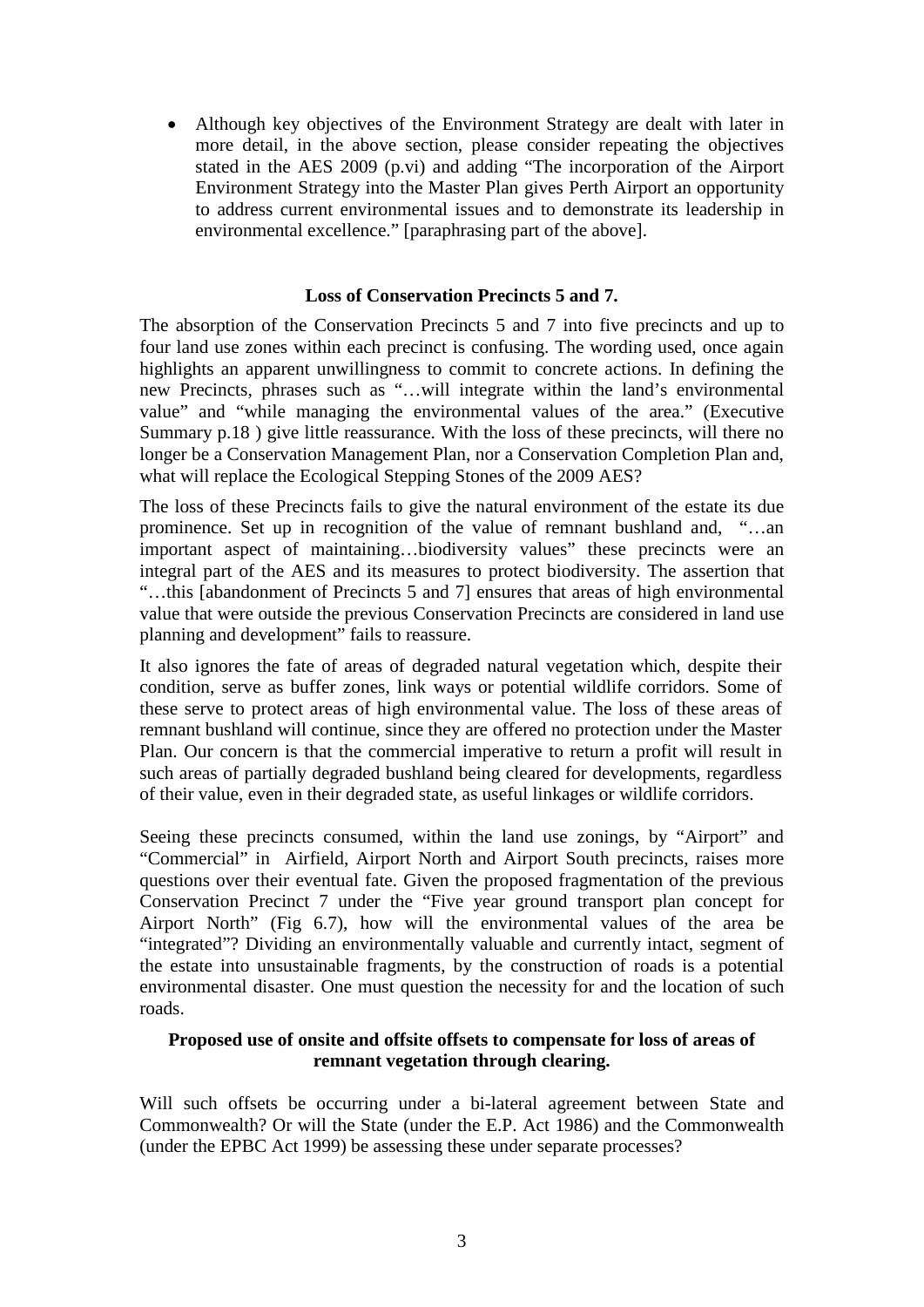The application of such offsets is of great concern in the wake of experiences, related to minerals and energy projects, in other states. Whilst the offsets concept may be sound and Perth Airport fully aware of its responsibilities under legislation, we still have concerns. Given the general tenor of the Master Plan, the chance of securing "…environmental protection onsite through appropriate caveats…" seems unlikely. Could examples of such caveats be outlined?

Despite the intention that:

- "Environmental offsets will only be considered after avoidance and mitigation options have been pursued." (Clearing of native vegetation offsets process under Environmental Protection (EP) Act 1986. (W.A. DER August 2014))
- "Offsets provide environmental benefits to counterbalance the impacts [residual impacts] that remain after avoidance and mitigation measures." (EPBC Act Environmental Offsets Policy, October 2012.)

We are concerned that Perth Airport may be tempted, by commercial imperatives, to use offsite offsets as a 'universal panacea' for loss of vegetation, habitat and biodiversity on its estate. In the case of offsite offsets, will Perth Airport, having transferred the management of the offset areas to the Department of Parks and Wildlife (DPaW), ensure the State Government provides the necessary increased funding as in integral part of that transfer? This will be needed to enable DPaW (already financially stretched to the limit) to manage these areas efficiently.

## **Concerns:**

- We no longer have Conservation Precincts 5 and 7 clearly defined. Established in recognition of "the value of remnant bushland", the loss of these two precincts means a devaluation of the previous Five Year Action Programme and the Conservation Completion Plan.
- The continued clearing of remnant natural vegetation in areas considered to have little environmental value. These degraded areas of remnant bush, in many cases still serve as 'buffers' for areas of higher conservation value.
- The emphasis placed on "...the redevelopment of land not currently required for aviation purposes for productive commercial development" leads to the implication that there should be **no** hindrance to this 'redevelopment.' "…any restrictions on PAP operations would lead to…if Perth Airport's operations were restricted." [Executive Summary p.17] The summary gives further cause for concern and is in stark contrast to the corresponding segment of the AES 2009.
- The failure to openly acknowledge the nexus between the airport estate and surrounding initiatives such as the Wildlife Corridor and Creek line Strategies of the Shire of Kalamunda, Hasluck's Green Map and a potential Foothills Regional Park. Despite the stated intention to work closely with surrounding local authorities, airport developments still appear to be viewed in splendid isolation.
- The EMF graphic (Fig. 9.1) despite incorporating a "Continuous" Improvement Loop" reads less clearly than the Fig. 1 (AES 2009 p.6). Repeating Fig.2 and Fig.3 (ibid p.13 and p.14) in this section of the Master Plan would be beneficial.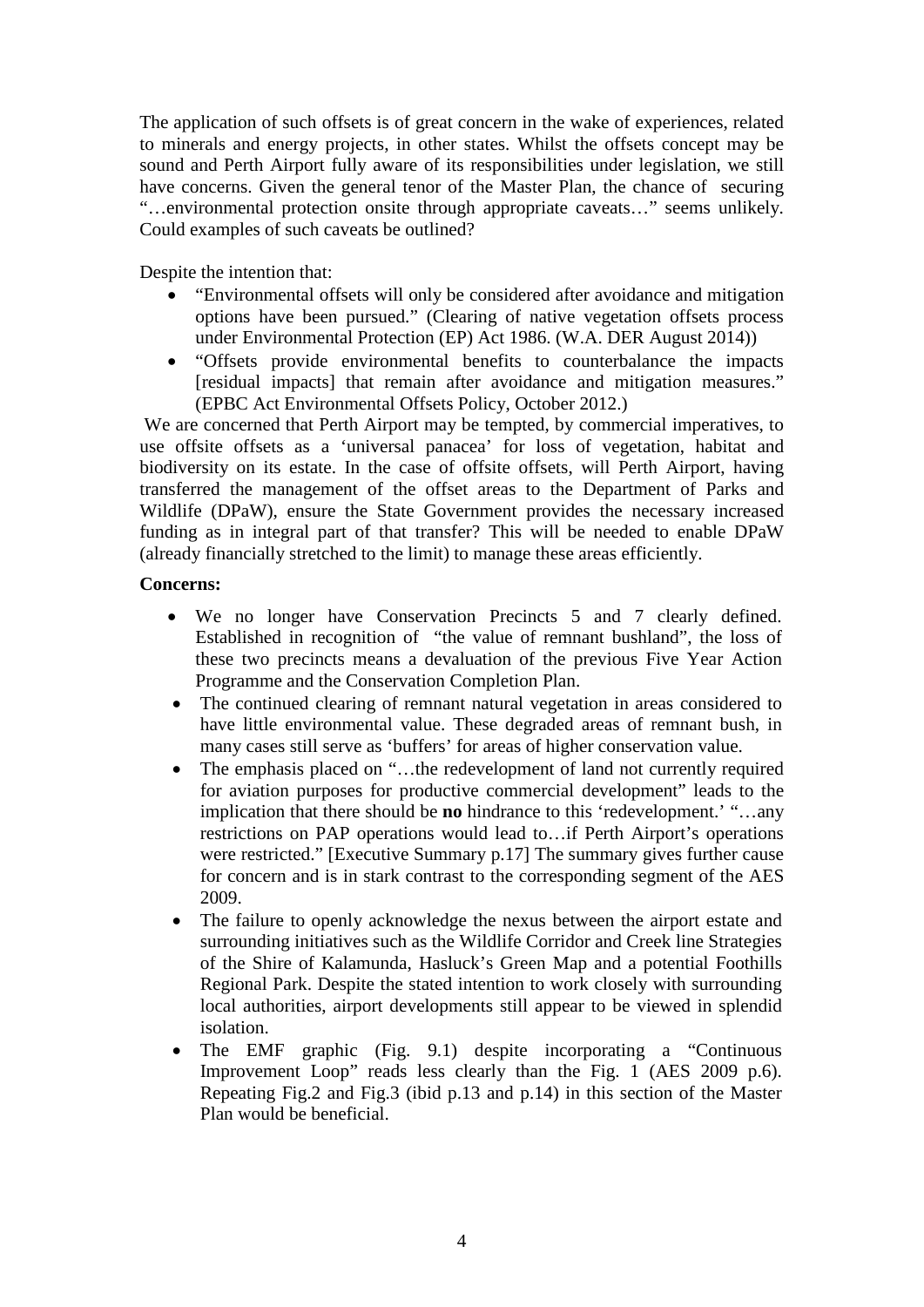## **NRPG Recommendations.**

- That the extent of loss of natural habitat and biodiversity envisaged during the life of this MP be described in detail.
- That examples of the mechanisms for securing "...environmental protection" be described.
- That areas deemed "Environmentally significant" by PAP (although we have none under the Act and no definition, description, nor methodology for determining same) be clearly identified, the extent of those areas be described and the proposed level of protection clearly defined.
- That the need for and location of proposed access roads through Airport North Precinct be examined, in light of the inevitable damage to the biodiversity values of the area , should these roads be created.
- That the limits of the features referred to as Munday Swamp, Northern Wetland, Runway Swamp and Kwenda Marlark Wetland be clearly defined in airfield figures. This will become increasingly important when establishing approach lighting for new runway 21L and accommodating the proposed (if required) extension of RW 06/24 to the NE. Currently, Fig.9.9 "Wetlands on the Perth Airport Estate" is far too vague.
- That a commitment be given to protect the integrity of Munday Swamp in perpetuity despite commercial pressures.
- That artefacts, including those recently discovered (Precinct 3b) be placed on display within the International and/or Domestic Terminals. Artworks, together with interpretive didactics, would outline the historical importance and cultural significance of the Airport estate to the Noongar people.
- That the "Climate Change" section of the Master Plan 2009 be reinstated in the introduction section of the incorporated Airport Environment Strategy or the Master Plan. Currently, I can find no mention of the topic in this draft.
- That assurances be given that environmental offsets will be considered only after avoidance and mitigation options have been pursued and exhausted.
- That dot point ("Utilising the Commonwealth Governments offsets policy" p.20) be amended to read: "After all avoidance and mitigation options have been pursued and exhausted."
- That the term "discretionary use" (Land Use Zonings) be explained.
- That the principle of "Ecological Stepping Stones" (Airport Environment) Strategy 2009) be re-established.
- That the Master Plan "Introduction" summarises briefly, the environmental assets, values, past environmental achievements and clearly states future environmental objectives.
- That the Executive Summary includes "Key Objectives" of the incorporated Environment Policy as defined in the AES 2009 p.vi and adds, "The incorporation of the Airport Environment Strategy into the Master Plan, gives Perth Airport an opportunity to address current environmental issues and to demonstrate its leadership in environmental excellence." [paraphrasing part of the above p.vi]